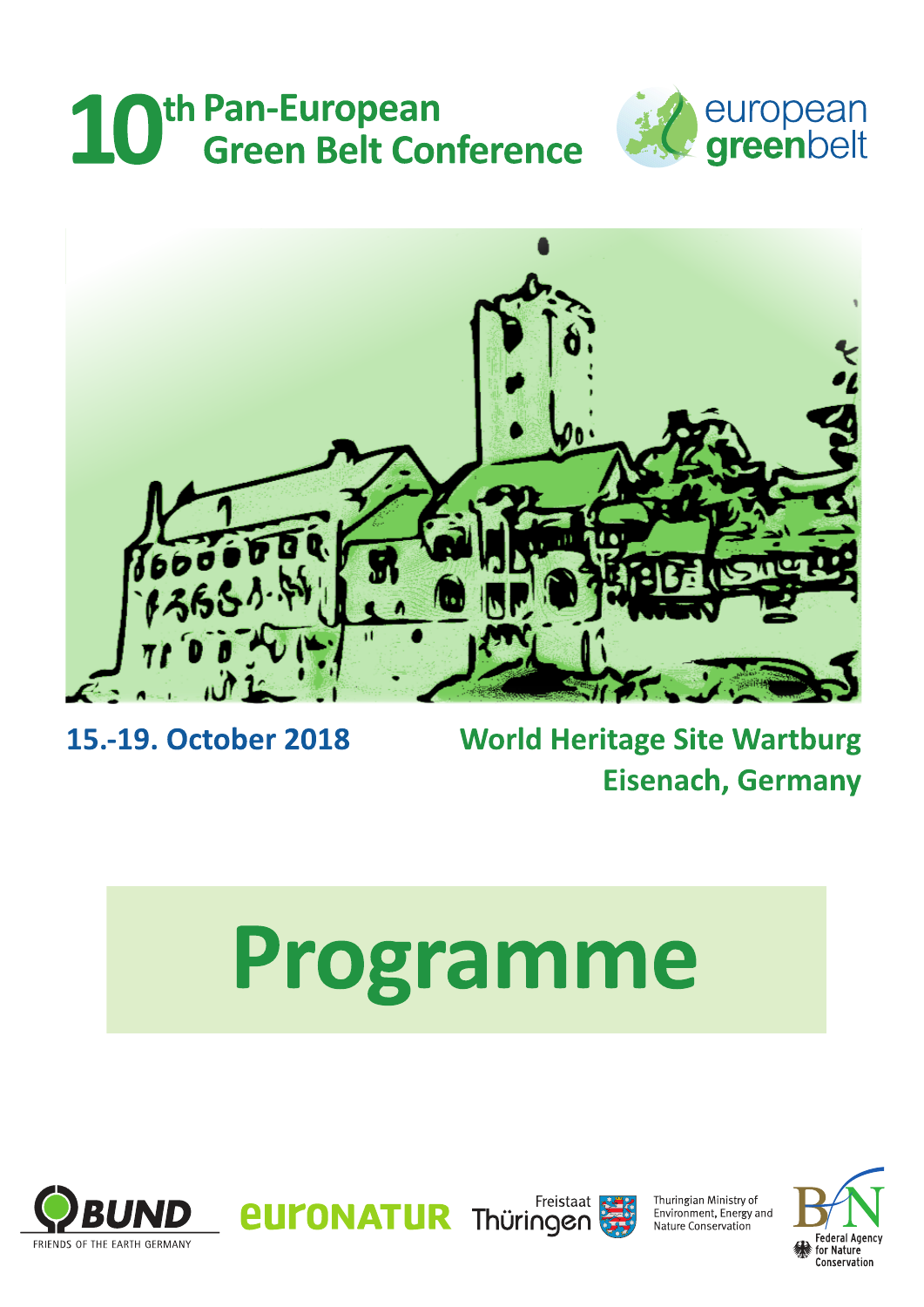

### **Conference venue on 16. & 17. October 2018:**

World Heritage Site Wartburg, Auf der Wartburg 2, 99817 Eisenach, Germany

## **Venue for registration, joint welcome dinner and side events on 15. & 18. October 2018:**

Steigenberger Hotel Thüringer Hof, Karlsplatz 11, 99817 Eisenach, Germany

| <b>Mon, 15 Oct 18</b> | Venue: Steigenberger Hotel Thüringer Hof                                                                                                                                   |
|-----------------------|----------------------------------------------------------------------------------------------------------------------------------------------------------------------------|
| 15.30-19.30           | <b>Main registration</b>                                                                                                                                                   |
| 16.00-19.00           | <b>Side event</b><br>Board meeting of the European Green Belt Association e.V.                                                                                             |
| 19.00                 | Joint welcome dinner<br>(complimentary courtesy of the European Green Belt Association)                                                                                    |
| <b>Tue, 16 Oct 18</b> | <b>Venue: Wartburg</b>                                                                                                                                                     |
| 08.00                 | Bus shuttle (at Karlsplatz) to the premises of the Wartburg                                                                                                                |
| 08.30-09.00           | Registration                                                                                                                                                               |
| 09.00-09.30           | Opening of the 10 <sup>th</sup> Pan-European Green Belt Conference<br>Moderation: Liana Geidezis (BUND Department Green Belt)                                              |
|                       | Welcoming by Katja Wolf, Mayor of city of Eisenach                                                                                                                         |
|                       | Introduction by<br>Uwe Riecken, German Federal Agency for Nature Conservation<br>(BfN)<br>Hubert Weiger, Friends of the Earth Germany (BUND) and<br>$\bullet$<br>EuroNatur |





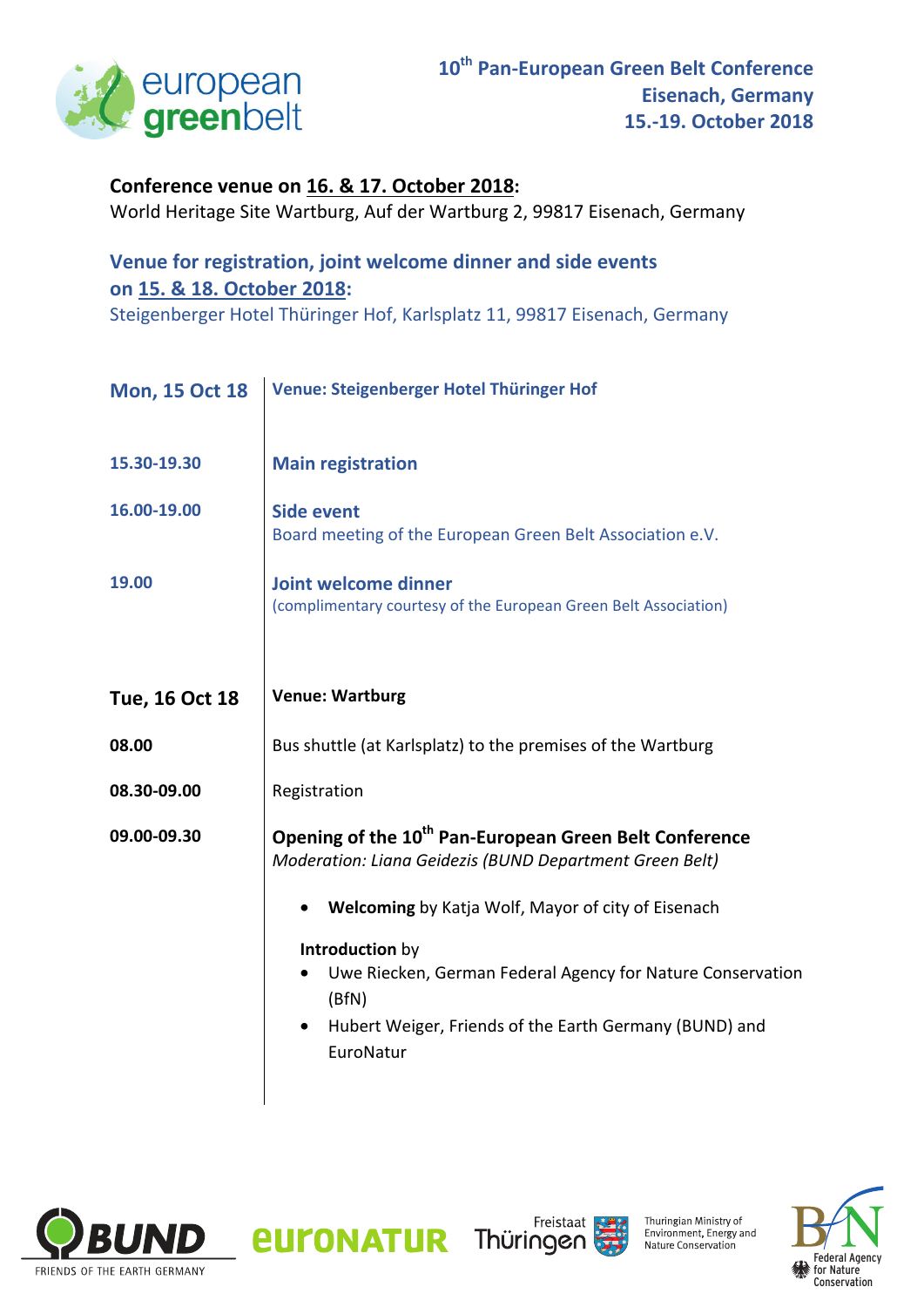

#### Tue, 16 Oct **09.30-11.00 1st session**

### **Update from the four regions of the European Green Belt**

*Moderation: Felix Cybulla (Independent Consultant - Conservation Planning & Adaptive Management)* 

#### **Fennoscandia:**

- Short story of Pasvik-Inari Trilateral Park (short-film), Norway
- Aimo Saano, Metsähallitus, Parks and Wildlife Finland
- Olga Bakhmet, Karelian Research Centre of the Russian Academy of Sciences

#### **Baltic:**

- Jörg Schmiedel, Regional Coordinator, BUND Mecklenburg-Western Pomerania, Germany
- Ekaterina Uspenskaya, Friends of the Baltic, Russia
- Jānis Matulis, Latvian Green Movement, Latvia

#### **Central:**

- Liana Geidezis, Regional Coordinator, BUND Department Green Belt, Germany
	- Premiere of short-film "Belty and the secrets of the Green Belt"
- Giuseppe Oriolo, Rete Italiana European Green Belt, Italy
- Stanislava Dešnik, Nature Park Goričko, Slovenia

#### **Balkan:**

- Anne Katrin Heinrichs, Regional Coordinator, EuroNatur, Germany
- Despina Kitanova, Macedonian Ecological Society, FYR Macedonia
- Adhurim Kasapi, Environmentally Responsible Action Group (ERA), Kosovo\* (short-film in context of European Green Belt Days 2018) \*In accordance with UNSCR 1244 and Opinion of ICJ

#### **11.00-11.30 Coffee and tea break**

**11.30-13.00 Multivision show – live feature "From Death Strip to Lifeline" by Mario Goldstein**  His journey along the Green Belt Thuringia live narrated and accompanied by impressions in pictures and sounds *Moderation: Liana Geidezis (BUND Department Green Belt) and Karin Kowol (BUND Thuringia)* 

#### **13.00-14.30 Lunch**

#### **13.00-13.30** Registration

**13.00-14.00 Press conference -** for selected participants *Moderation: Jeffrey Ludwig (Thuringian Environmental Ministry)* 







Thuringian Ministry of Environment, Energy and Nature Conservation

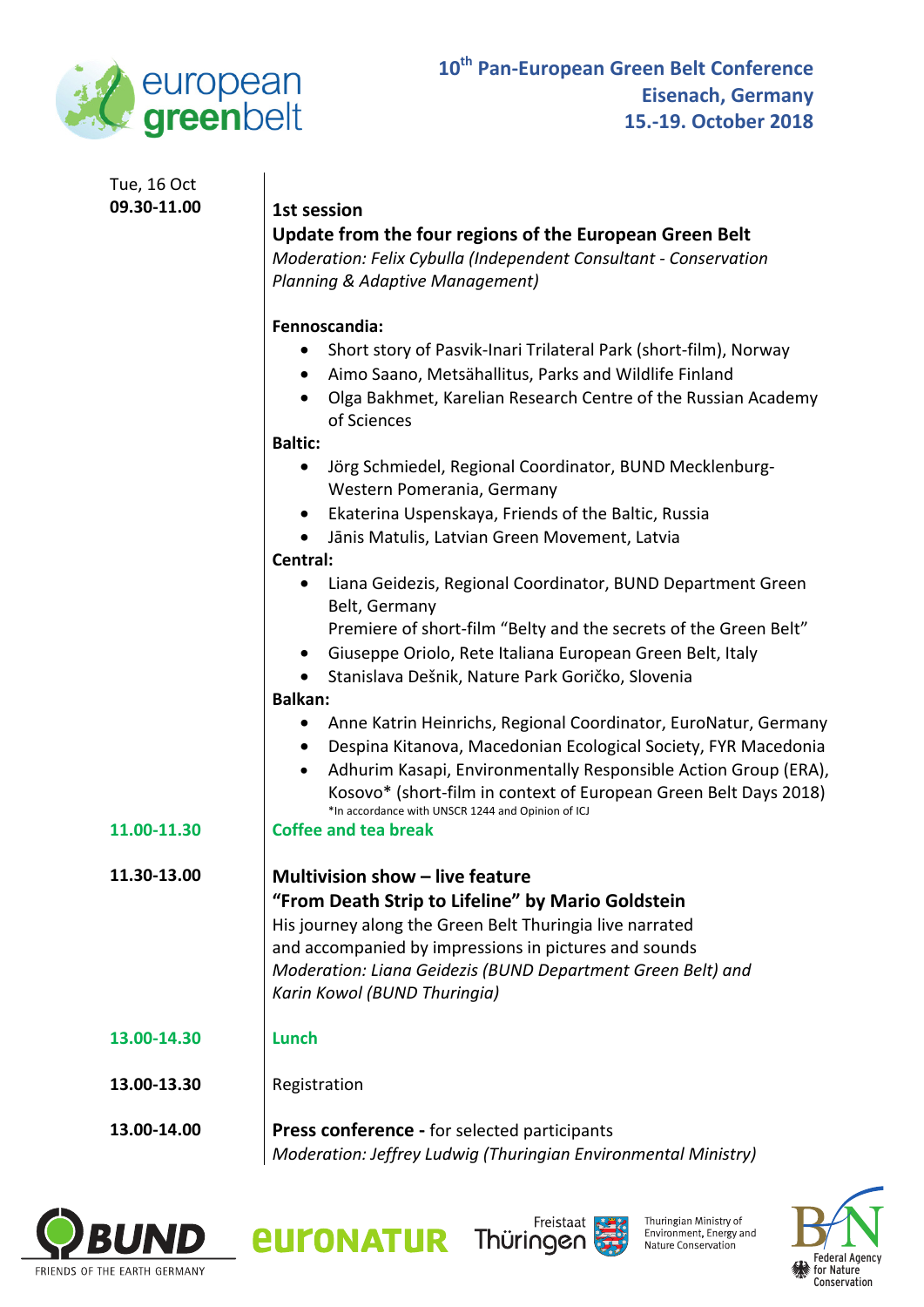

 $\overline{a}$ 

| Tue, 16 Oct |                                                                                                                                                                                                                                                                                                                                    |
|-------------|------------------------------------------------------------------------------------------------------------------------------------------------------------------------------------------------------------------------------------------------------------------------------------------------------------------------------------|
| 14.30-15.15 | <b>Welcome speeches</b>                                                                                                                                                                                                                                                                                                            |
|             | Moderation: Gabriel Schwaderer (EuroNatur)                                                                                                                                                                                                                                                                                         |
|             | Anja Siegesmund, Thuringian Environmental Minister<br>$\bullet$<br>Svenja Schulze, German Federal Environmental Minister<br>$\bullet$<br>(video message)<br>Stefan Leiner, Directorate-General Environment, EU Commission<br>$\bullet$<br>Michael Cramer, Member of European Parliament<br>$\bullet$                               |
| 15.15-16.15 | 2nd session                                                                                                                                                                                                                                                                                                                        |
|             | European Green Belt as model for EU-level Green Infrastructure                                                                                                                                                                                                                                                                     |
|             | <b>Moderation: Gabriel Schwaderer (EuroNatur)</b>                                                                                                                                                                                                                                                                                  |
|             | Definition of a spatial reference area of the European Green<br>$\bullet$<br>Belt, Petko Tzvetkov, Board of the European Green Belt<br>Association and Bulgarian Biodiversity Foundation<br>Contribution of the European Green Belt to the implementation<br>$\bullet$<br>of EU-level Green Infrastructure, Werner Rolf, Landwärts |
| 16.15-16.30 | <b>Group picture</b>                                                                                                                                                                                                                                                                                                               |
| 16.30-17.00 | <b>Coffee and tea break</b>                                                                                                                                                                                                                                                                                                        |
| 17.00-18.30 | $3rd$ session $-$ panel discussion<br>The European Green Belt as Green Infrastructure: challenges,<br>strategies and partnerships<br>Moderation: Martin Geilhufe (BUND Bavaria)                                                                                                                                                    |
|             | Anja Siegesmund, Thuringian Environmental Minister<br>$\bullet$<br>Stefan Leiner, Directorate-General Environment, EU Commission<br>$\bullet$<br>Gabriel Schwaderer, European Green Belt Association<br>Joachim-Felix Leonhard, German UNESCO Commission (DUK),<br>former State secretary                                          |
|             | "Eisenach Resolution": Presentation and Decision<br><b>Moderation: Gabriel Schwaderer</b>                                                                                                                                                                                                                                          |
| 18.30-19.00 | Preparation of the Green Belt Fair                                                                                                                                                                                                                                                                                                 |
| 19.00       | <b>European Green Belt Fair - Traditional food and drinks from along the</b><br><b>European Green Belt</b><br>Musical accompaniment "Sanduhr Sextett"                                                                                                                                                                              |
| 22.30       | Bus shuttle to hotels                                                                                                                                                                                                                                                                                                              |







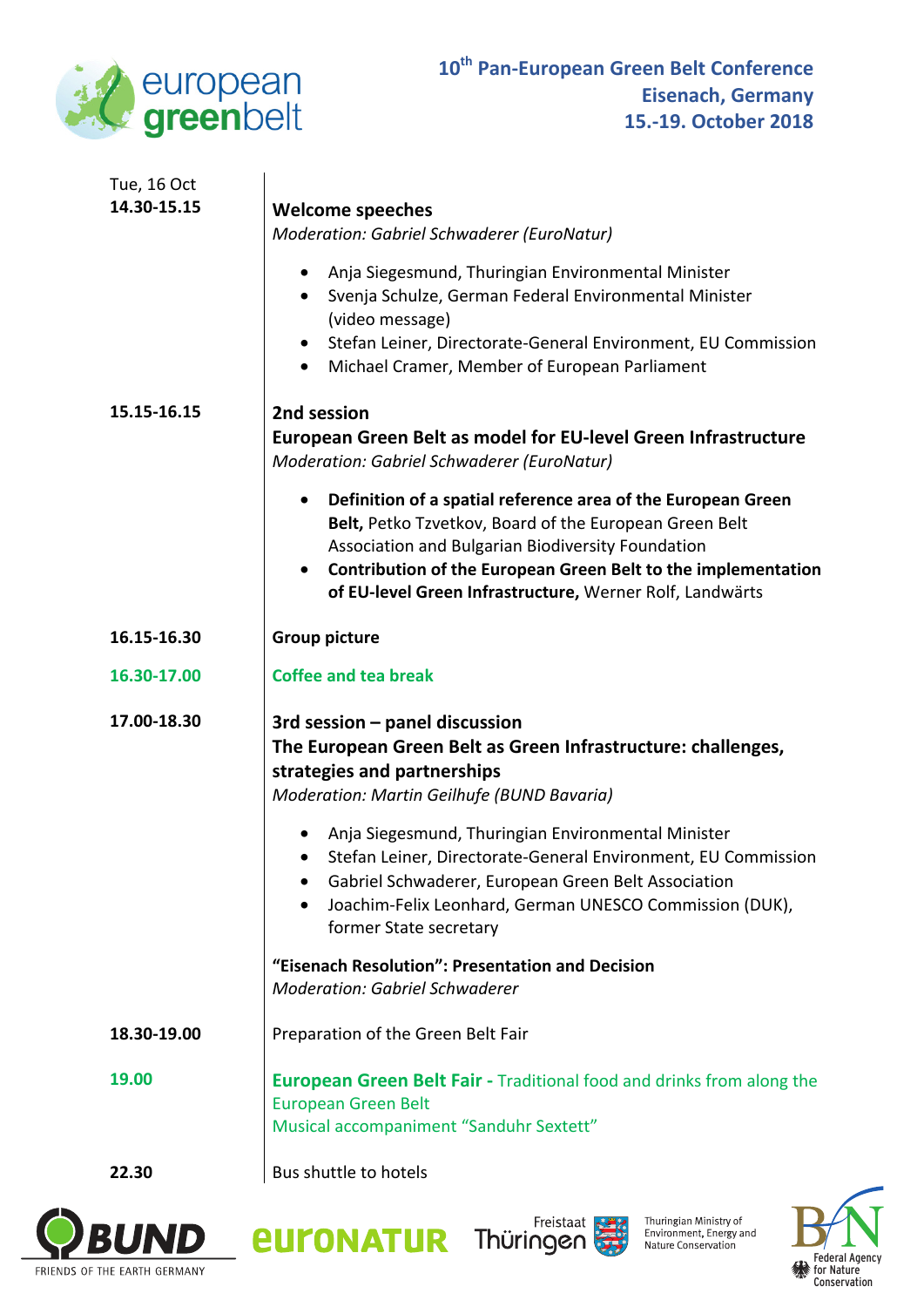

| Wed, 17 Oct 18 | <b>Venue: Wartburg</b>                                                                                                                                                                                                                                                                                                                                                                                                                                                                                                                                                                                                                                                                                                                                                                                                                                                       |
|----------------|------------------------------------------------------------------------------------------------------------------------------------------------------------------------------------------------------------------------------------------------------------------------------------------------------------------------------------------------------------------------------------------------------------------------------------------------------------------------------------------------------------------------------------------------------------------------------------------------------------------------------------------------------------------------------------------------------------------------------------------------------------------------------------------------------------------------------------------------------------------------------|
| 08.00          | Bus shuttle (at Karlsplatz) to the premises of the Wartburg                                                                                                                                                                                                                                                                                                                                                                                                                                                                                                                                                                                                                                                                                                                                                                                                                  |
| 09.00-11.00    | 4th session<br>Instruments to secure and improve the functionality<br>of the European Green Belt<br>Moderation: Uwe Riecken (BfN)<br>The Green Belt on the way to a National Nature Monument -<br>$\bullet$                                                                                                                                                                                                                                                                                                                                                                                                                                                                                                                                                                                                                                                                  |
|                | <b>BUND Thuringia's campaign for local acceptance</b><br>Karin Kowol, BUND Thuringia                                                                                                                                                                                                                                                                                                                                                                                                                                                                                                                                                                                                                                                                                                                                                                                         |
|                | The European Green Belt Factor - Dare to Connect<br>$\bullet$<br>Melanie Kreutz, BUND Department Green Belt<br>Stakeholder involvement in activities of the Baltic Marine<br>$\bullet$<br>Environment Protection Commission (HELCOM): lessons and<br>prospects<br>Mikhail Durkin, HELCOM<br>Feasibility study: Green Belt Region Upper Palatinate (Bavaria) -<br>$\bullet$<br><b>Czech Republic</b><br>Peter Blum, Planning office Dipl.-Ing. Blum, landscape and spatial<br>development<br>The Prespa-Ohrid Nature Trust (PONT) - Financing<br>$\bullet$<br>transboundary conservation in Southeast Europe<br>Vasiliki Roumeliotou, Society for the Protection of Prespa, Greece<br>Spectrum of actions along the Fennoscandian Greenbelt -<br>$\bullet$<br>examples of implemented, ongoing and planned projects<br>Mikko Tiira, Metsähallitus, Parks and Wildlife Finland |
| 11.00-11.30    | <b>Coffee and tea break</b>                                                                                                                                                                                                                                                                                                                                                                                                                                                                                                                                                                                                                                                                                                                                                                                                                                                  |
| 11.30-12.30    | 5th session - poster session<br><b>Sharing best practice examples</b>                                                                                                                                                                                                                                                                                                                                                                                                                                                                                                                                                                                                                                                                                                                                                                                                        |
| 12.30-14.00    | Lunch                                                                                                                                                                                                                                                                                                                                                                                                                                                                                                                                                                                                                                                                                                                                                                                                                                                                        |
| 14.00-16.30    | 6th session – parallel working groups<br>The European Green Belt – today, tomorrow and beyond<br>Moderation: Felix Cybulla (Independent Consultant - Conservation<br>Planning & Adaptive Management)                                                                                                                                                                                                                                                                                                                                                                                                                                                                                                                                                                                                                                                                         |
| 16.30-17.00    | <b>Coffee and tea break</b>                                                                                                                                                                                                                                                                                                                                                                                                                                                                                                                                                                                                                                                                                                                                                                                                                                                  |





*<u>EULONATUR</u>*